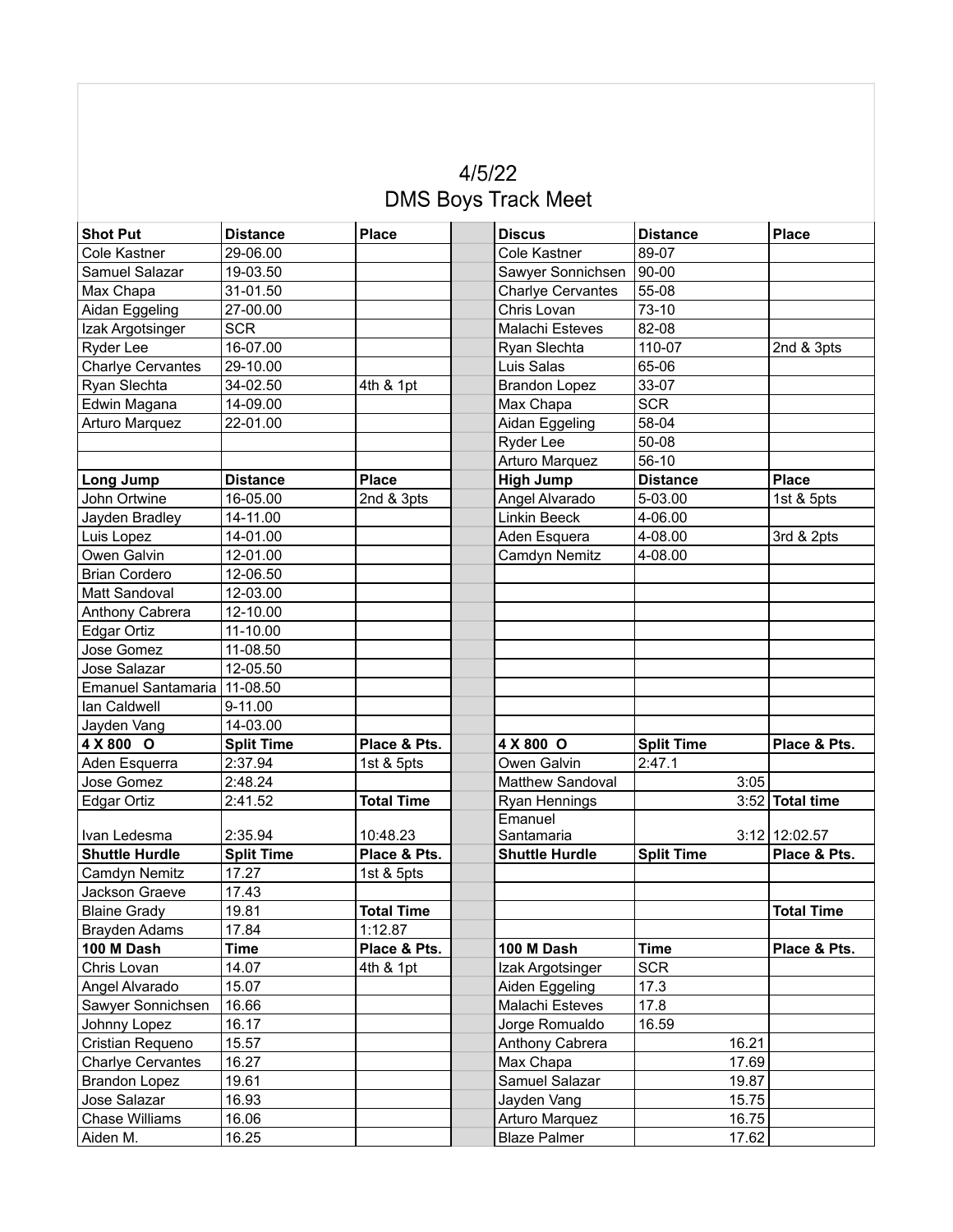| lan Caldwell              | 17.3              |                   |                      |                   |                   |
|---------------------------|-------------------|-------------------|----------------------|-------------------|-------------------|
| 1600 Distance Med         | <b>Split Time</b> | Place & Pts.      | 1600 Distance Med    | <b>Time</b>       | Place & Pts.      |
| Camdyn Nemitz             | 28.15             | 1st & 5pts        | Edwin Magana         | <b>SCR</b>        |                   |
| Jayden Bradley            | 27.73             |                   | Aiden Medrano        | <b>SCR</b>        |                   |
| Linkin Beeck              | 1:04.00           | <b>Total Time</b> | <b>Brian Cordero</b> | <b>SCR</b>        | <b>Total Time</b> |
| Ivan Ledesma              | 2:41.66           | 4:41.86           | Matthew Sandoval     | <b>SCR</b>        | <b>SCR</b>        |
| 400 M Dash                | <b>Time</b>       | Place & Pts.      | 400 M Dash           | <b>Time</b>       | Place & Pts.      |
| John Ortwine              | 1:08.84           | 2nd & 3pts        | Anthony Cabrera      | 1:14.60           |                   |
| Jackson Graeve            | 1:04.70           | 1st & 5pts        | <b>Blaine Grady</b>  | 1:13.75           |                   |
| Johnny Lopez              | 1:21.01           |                   | Carlos Garnica       | 1:19.22           |                   |
| lan Caldwell              | 1:19.80           |                   |                      |                   |                   |
| 4 x 200 X                 | <b>Split Time</b> | Place & Pts.      | 4 x 200 X            | <b>Split Time</b> | Place & Pts.      |
| Chris Lovan               | 26.47             | 2nd & 3pts        | Jayden Vang          | 28.97             |                   |
| Luis Lopez                | 33.4              |                   | Owen Galvin          | 35.48             |                   |
| Jayden Bradley            | 26.31             | <b>Total Time</b> | Ryan Hennings        |                   | 33.74 Total Time  |
| Cole Kastner              | 30.86             | 1:57.50           | Zayden Meija         |                   | 36.25 2:15.55     |
| <b>1600 M Run</b>         | <b>Time</b>       | Place & Pts.      | <b>1600 M Run</b>    | <b>Time</b>       | Place & Pts.      |
| Aden Esquerra             | 6:24.77           | 2nd & 3pts        | Jose Gomez           | 6:36.22           |                   |
| Edgar Ortiz               | 7:43.65           |                   | Matthew Sandoval     | 6:35.00           | 3rd & 2pts        |
| <b>Emanuel Santamaria</b> | 6:36.20           |                   |                      |                   |                   |
| 10 Flt Hurdles            | <b>Time</b>       | Place & Pts.      | 10 Flt Hurdles       | <b>Time</b>       | Place & Pts.      |
| Brayden Adams             | 18.23             | 3rd & 2pts        |                      |                   |                   |
| Camdyn Nemitz             | 17.58             | 1st & 5pts        |                      |                   |                   |
| <b>Blaine Grady</b>       | 21.15             |                   |                      |                   |                   |
| 200 M Dash                | <b>Time</b>       | Place & Pts.      | 200 M Dash           | <b>Time</b>       | Place & Pts.      |
| Chris Lovan               | 31.36             | 4th & 1pt         | Anthony Cabrera      | 38.29             |                   |
| Sawyer Sonnichsen         | 35.09             |                   | Malachi Esteves      | 39.66             |                   |
| Edwin Magana              | 35.07             |                   | Ryder Lee            | 37.31             |                   |
| Jorge Romualdo            | 35.7              |                   | <b>Brandon Lopez</b> | 43.2              |                   |
| Samuel Salazar            | 44.02             |                   | Jose Salazar         | 35.99             |                   |
| Jayden Vang               | 32.47             |                   | Ryan Slechta         | 30.21             | 1st & 5pts        |
| Zayden Mejia              | 34.88             |                   | Aiden Medrano        | 34.48             |                   |
| Cristian R.               | <b>SCR</b>        |                   | Luis Salas           | 35.18             |                   |
| <b>Blaze Palmer</b>       | 40.29             |                   | Johnny Lopez         | 35.49             |                   |
| Carlos Garnica            | 39.44             |                   | lan Caldwell         | 36.59             |                   |
| 800 Sprint Med            | <b>Split Time</b> | Place & Pts.      | 800 Sprint Med       | <b>Split Time</b> | Place & Pts.      |
| Angel Alvarado            | 13.91             |                   | Carlos Garnica       | 15.08             |                   |
| Ryan Hennings             | 14.44             |                   | Owen Galvin          | 16.17             |                   |
| Luis Lopez                | 29.77             | <b>Total Time</b> | <b>Brian Cordero</b> |                   | 32.69 Total Time  |
| John Ortwine              | 1:13.34           | 2:11.83           | Chase W.             | 1:18.5            | 2:22.65           |
| 200 Hurdles               | Time              | Place & Pts.      | 200 Hurdles          | <b>Time</b>       | Place & Pts.      |
| Linkin Beeck              | 31.97             | 1st & 5pts        | Jackson Graeve       | 32.53             | 2nd & 3pts        |
| Brayden Adams             | 33.31             |                   |                      |                   |                   |
| 800 M. Run                | Time              | Place & Pts.      | 800 M. Run           | Time              | Place & Pts.      |
| Ivan Ledesma              | 2:41.44           | 1st & 5pts        | Jose Gomez           | 2:56.89           |                   |
|                           |                   |                   | Emanuel              |                   |                   |
| Aden Esquerra             | 2:52.78           | 3rd & 2pts        | Santamaria           | 3:34.42           |                   |
| <b>Blaine Grady</b>       | 2:53.14           |                   |                      |                   |                   |
| 4 x 100 X                 | <b>Split Time</b> | Place & Pts.      | 4 x 100 X            | <b>Split Time</b> | Place & Pts.      |
| Luis Lopez                | 13.17             | 2nd & 3pts        | <b>Blaze Palmer</b>  | 16.01             |                   |
| Angel Alvarado            | 12.96             |                   | Luis Salas           | 14.76             |                   |
| Jayden Bradley            | 13.29             | <b>Total Time</b> | Cristian Requeno     |                   | 13.01 Total Time  |
| Cole Kastner              | 14.13             | 54.99             | Zayden Meija         |                   | 19.47 1:03.15     |
| 4 x 400                   | <b>Split Time</b> | Place & Pts.      | 4 x 400              | <b>Split Time</b> | Place & Pts.      |
| Linkin Beeck              | 1:06.51           |                   | Edgar Ortiz          | 1:08.58           | 1st & 5pts        |
| Jackson Graeve            | 1:09.48           |                   | Matthew Sandoval     | 1:16.36           |                   |
|                           |                   |                   |                      |                   |                   |